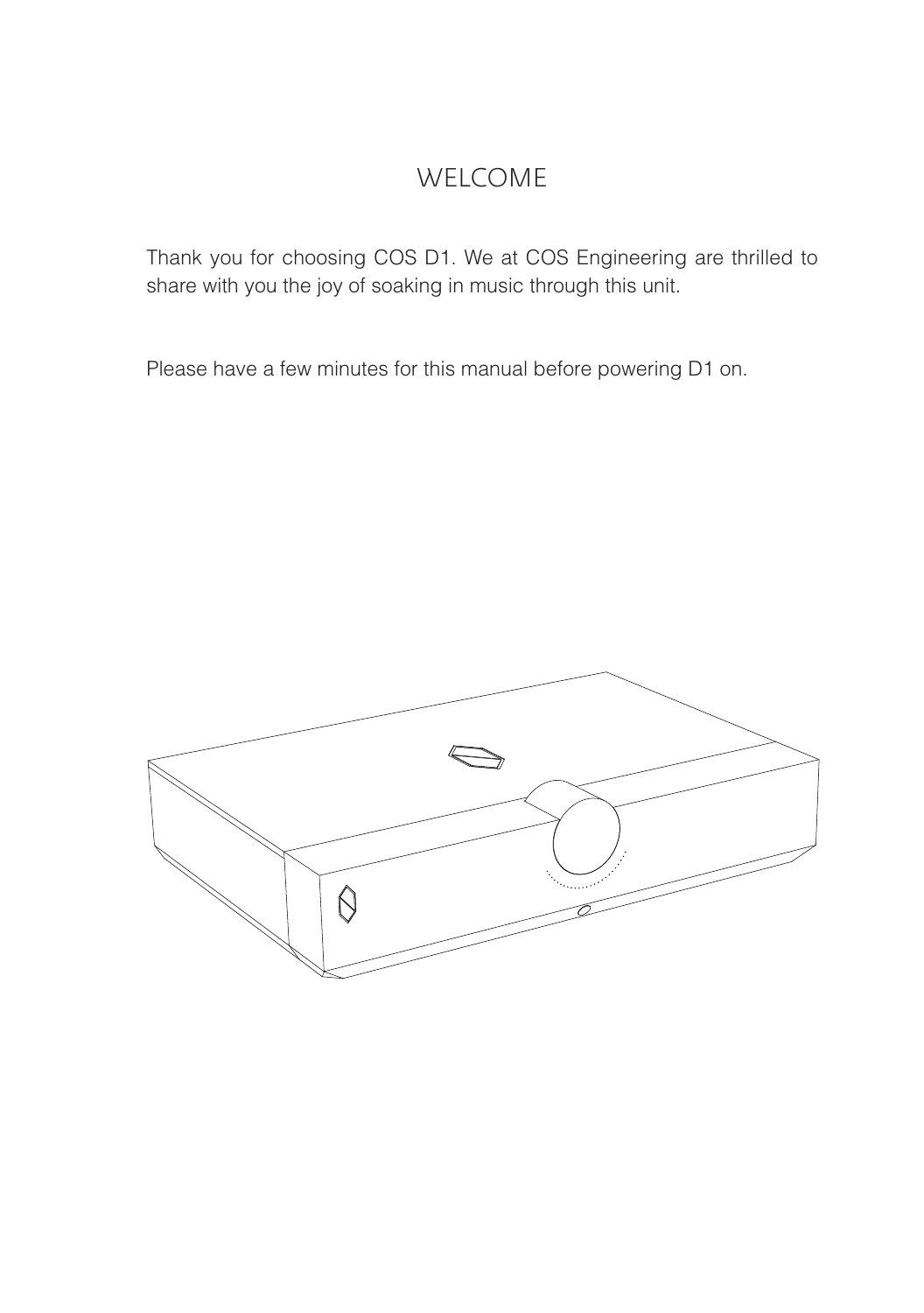# **CONTENTS**

| <b>Getting Started</b> |
|------------------------|
|                        |
|                        |
| Connection             |
|                        |
|                        |
|                        |
|                        |
|                        |
|                        |
| Operation              |
|                        |
|                        |
|                        |
|                        |
|                        |
|                        |
|                        |
|                        |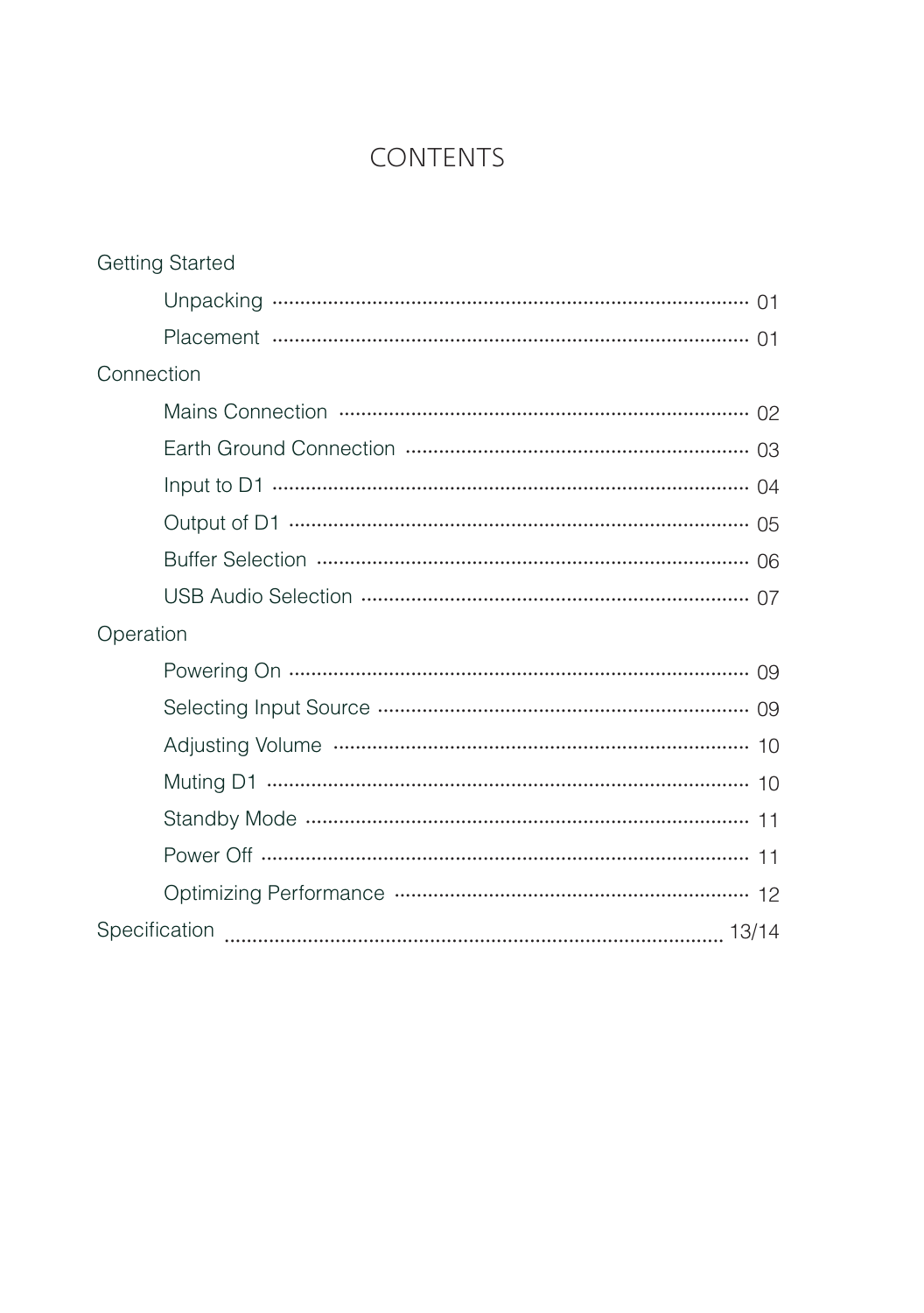### UNPACKING

You will find in the D1 box the following:

- COS D1
- four spikes
- a remote control
- a power cord
- this manual.

Please keep the D1 box. In an unlikely event that maintenance is needed, the box shall be used for protection of D1 in transit.

# PLACEMENT

D1 needs a solid and stable surface to stand firmly and four spikes should help keep it level. D1 does not need much air to stay operational, but suffocating it is certainly a bad idea. Where D1 is placed is not critical, but please keeps it away from known magnetic fields.

The infrared window is located below the indicator LEDs at the bottom edge of the front panel. Please remove any obstacle that might block this window, since your remote controller needs a clear line of sight to this window to operate your D1.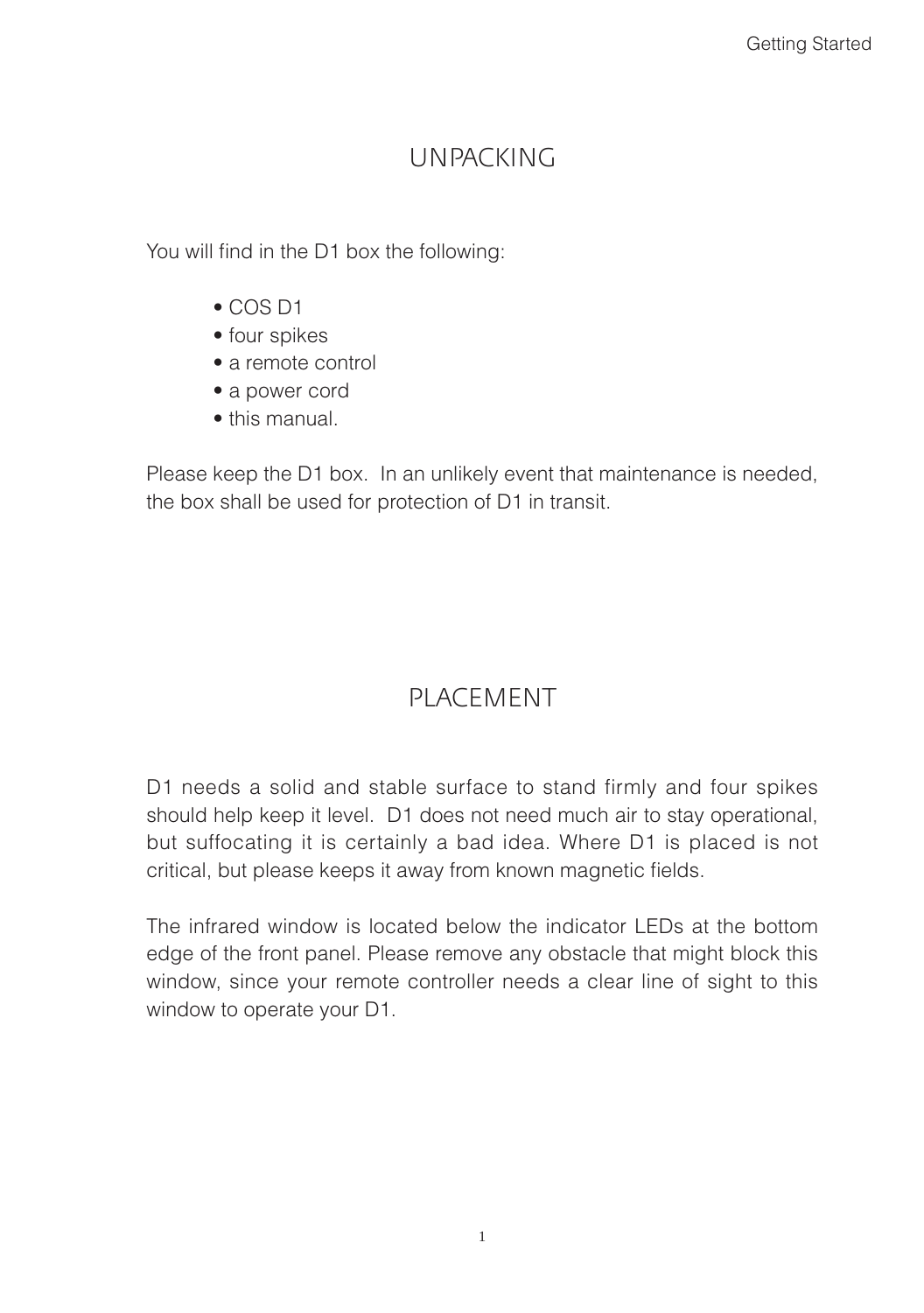# Mains Connection

Before powering on, please make sure that the voltage selected, in the Voltage Selection of the back panel, is the same as the AC outlet voltage of your area. If it is not, please do the following:

- 1. Use a screwdriver to unlock the cover and take it out
- 2. Use your finger or a simple tool to tip out the voltage selector
- 3. Flip the voltage selector so that the other voltage number is on top. Only two options available:115 (110~120VAC) and 230 (220~240VAC)
- 4. Insert the voltage selector in the same place till it clicks
- 5. Put the cover back on

When this is done, you will notice that the voltage number is upside down. Do not panic. It is so designed.

Two fuses are located inside the cover. They are 6.3 X 32 mm(1/4 X 1 1/4") in size and rated for 1A, 250V AC. If replacement is needed, please use fuses with the right spec.

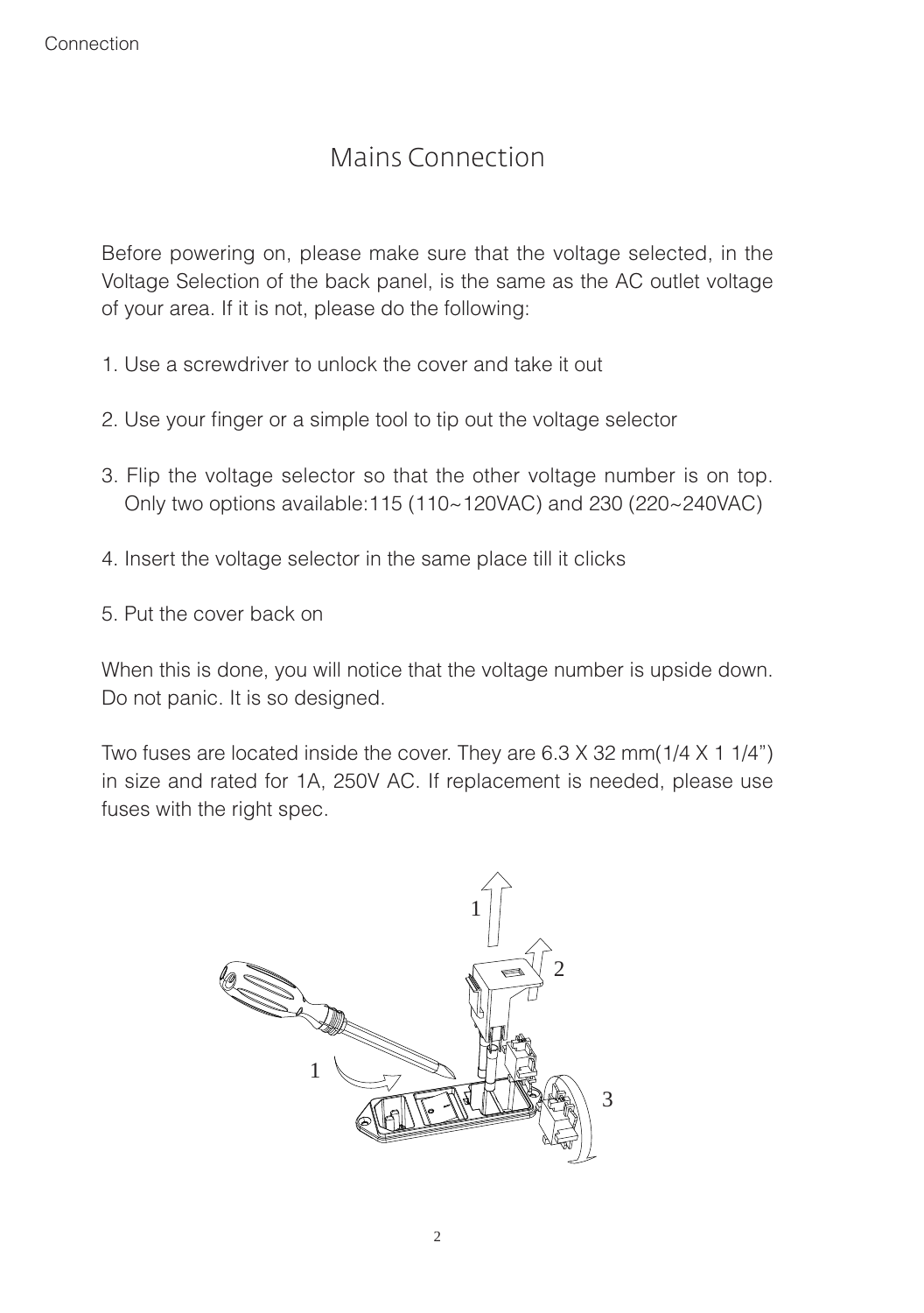# EARTH GROUND CONNECTION

In some countries, there is no earth ground established when plugging into AC mains. We recommend that this earth ground connection be connected to a known earth ground (like water pipes that run through the ground, or copper spikes that are driven into the ground for this reason). If you are not sure about this portion, please ask your dealer for assistance.



#### Caution!

It is important that all components in your system be properly grounded. Do not defeat a three-prong AC cord with "ground-lifter" or "cheater" adaptors, since it may allow dangerous voltages to build up, which would pose a threat to you and your equipment.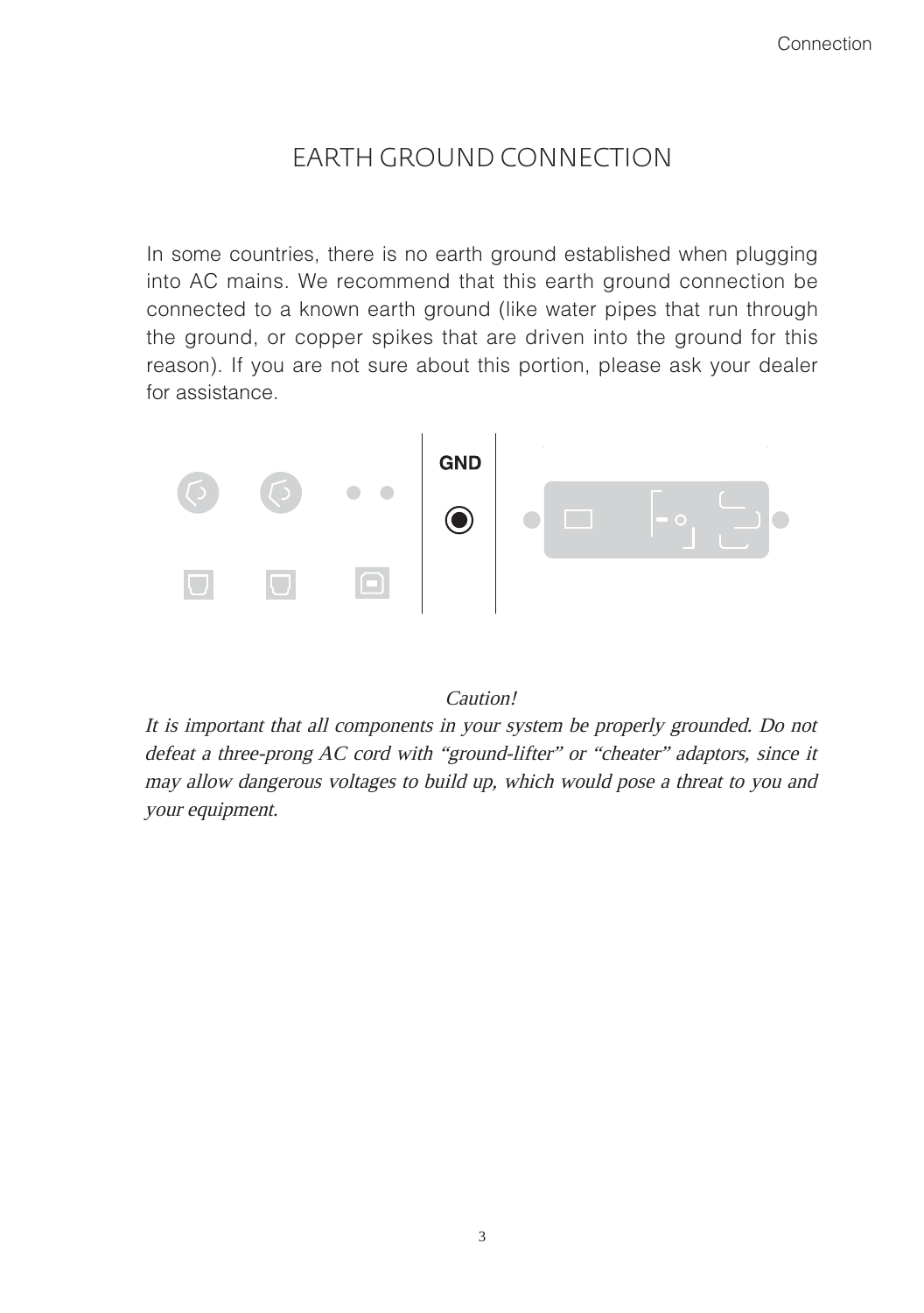# INPUT TO D1

D1 has seven input connectors on the back panel, engraved as 1 through 7. The first five are used for digital signals from computer, CD transport, DVD player, etc..., and the last two are used for analog signals from tuner, TV, setup box, and phono amp.

The details are as follows:

 #1: USB Audio (USB Type B connector) #2: Optical Input (Toslink) #3: Optical Input (Toslink) #4: S/PDIF Input (RCA connector) #5: S/PDIF Input (RCA connector) #6: Balanced Analog Input (XRL female connector pair) #7: Unbalanced Analog Input (RCA connector pair)

The pin assignments of XLR-type female input connectors are:

 Pin 1: Signal ground Pin 2: Signal + (non-inverting) Pin 3: Signal – (inverting) Connector ground lug: chassis ground

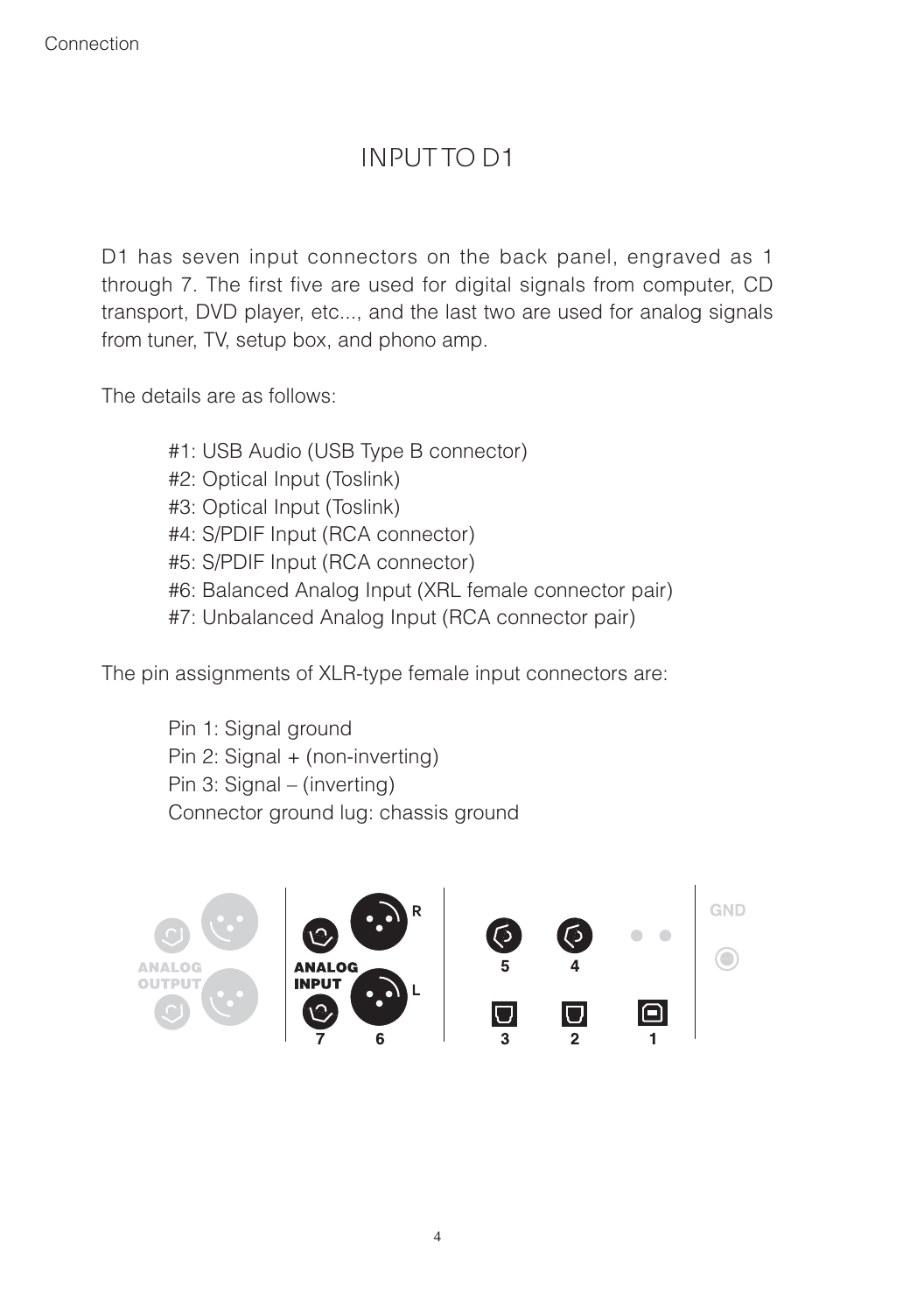# OUTPUT OF D1

D1 provides both balanced and unbalanced outputs, with an XLR male connector pair and an RCA connector pair, respectively.

The pin assignments of XLR-type female input connectors are:

 Pin 1: Signal ground Pin 2: Signal + (non-inverting) Pin 3: Signal – (inverting) Connector ground lug: chassis ground

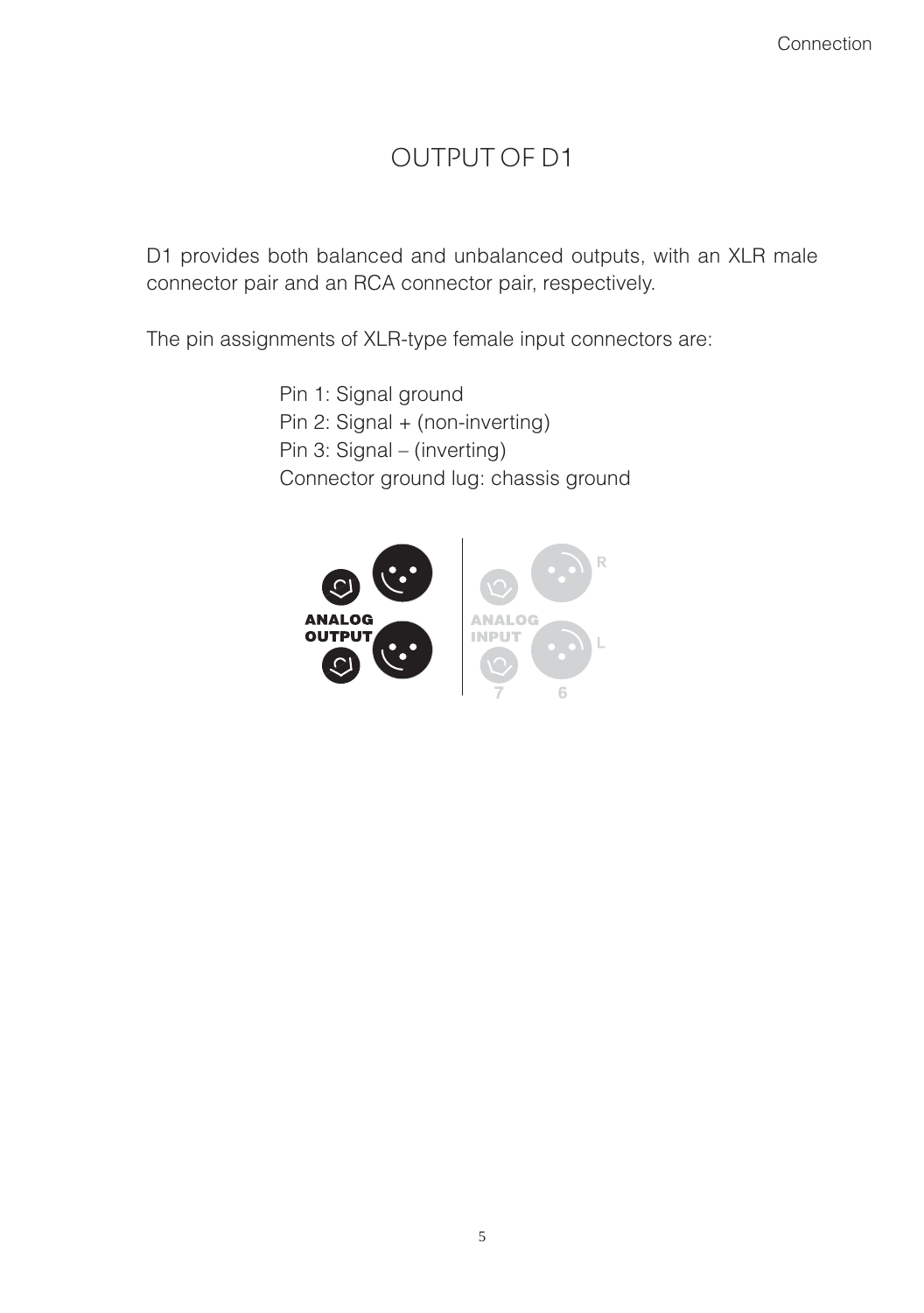# BUFFER SELECTION

There is a buffer switch on the back panel of D1, and it should be turned on for optimum performance. Sometimes digital music data do not move along and get converted in perfect tandem, which causes jitters, and even a few micros-second timing error is enough to perturb the ears and frustrate the mind. Therefore, D1 uses one-second depth buffer, along with an independent and accurate clock, to receive data, align them and send them out in precise time frames for conversion.

However, the buffer should be switched off when a video is playing, so the depth of the buffer is reduced to a little to ensure video-audio synchronization. Switching the buffer on or off will take effect immediately.

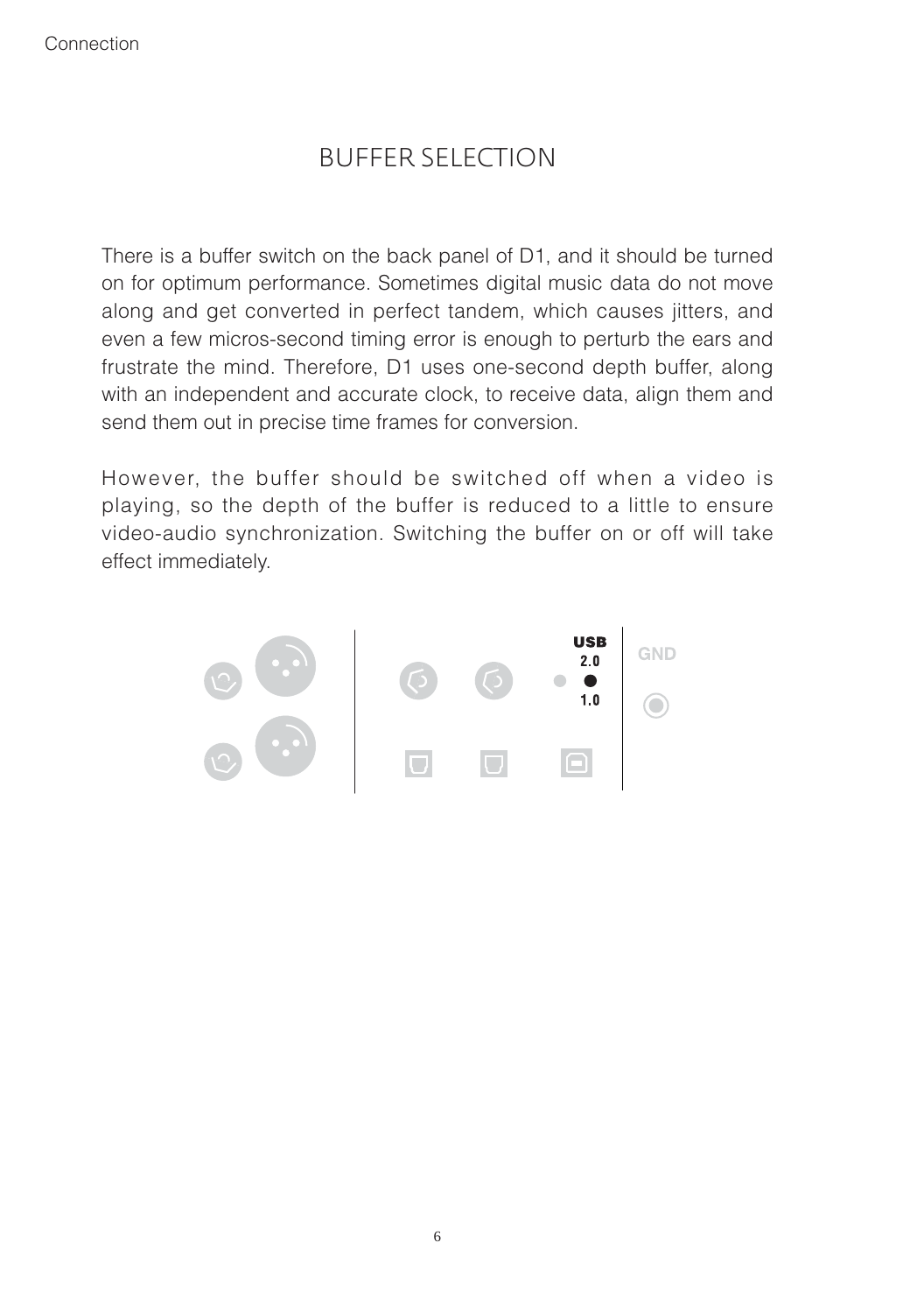# USB AUDIO SELECTION

D1 supports both USB Audio Class 1.0 and 2.0. The selection is made through adjusting USB switch on the back panel. The main difference between USB Audio Class 1.0 and 2.0 is that the USB Audio Class 1.0 can't go beyond 96K samples per second with 24 bit data depth.

Microsoft Windows supports Audio Class 1.0, whereas Mac OS X and major Linux distributions support both Audio Class 1.0 and 2.0. No device driver is needed for computers to communicate with D1 through USB port. Some NAS (Network Attached Storage) devices also support USB Audio. Please consult your NAS manufacturer for USB Audio class and compatibility information.

Always power D1 off or put D1 into standby mode before adjusting the USB Audio Selection switch. The selection takes effect when D1 is powered on or leaves standby mode.

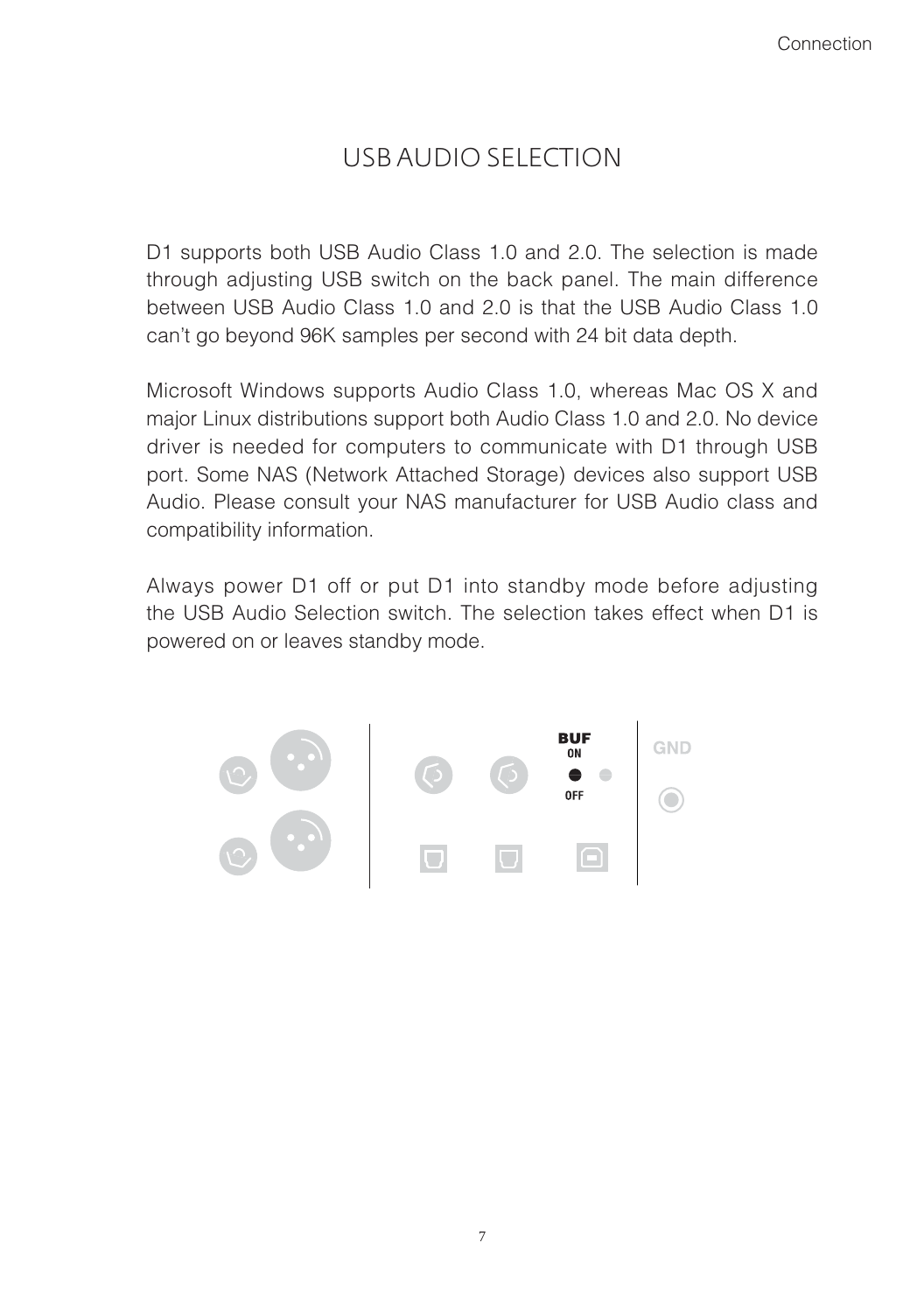#### *Precaution!*

*Before power on D1 for the first time, please double check if the AC voltage selector is set to the correct voltage. Please refer to "Power Supply" section for detail instructions on how to adjust the voltage selector.*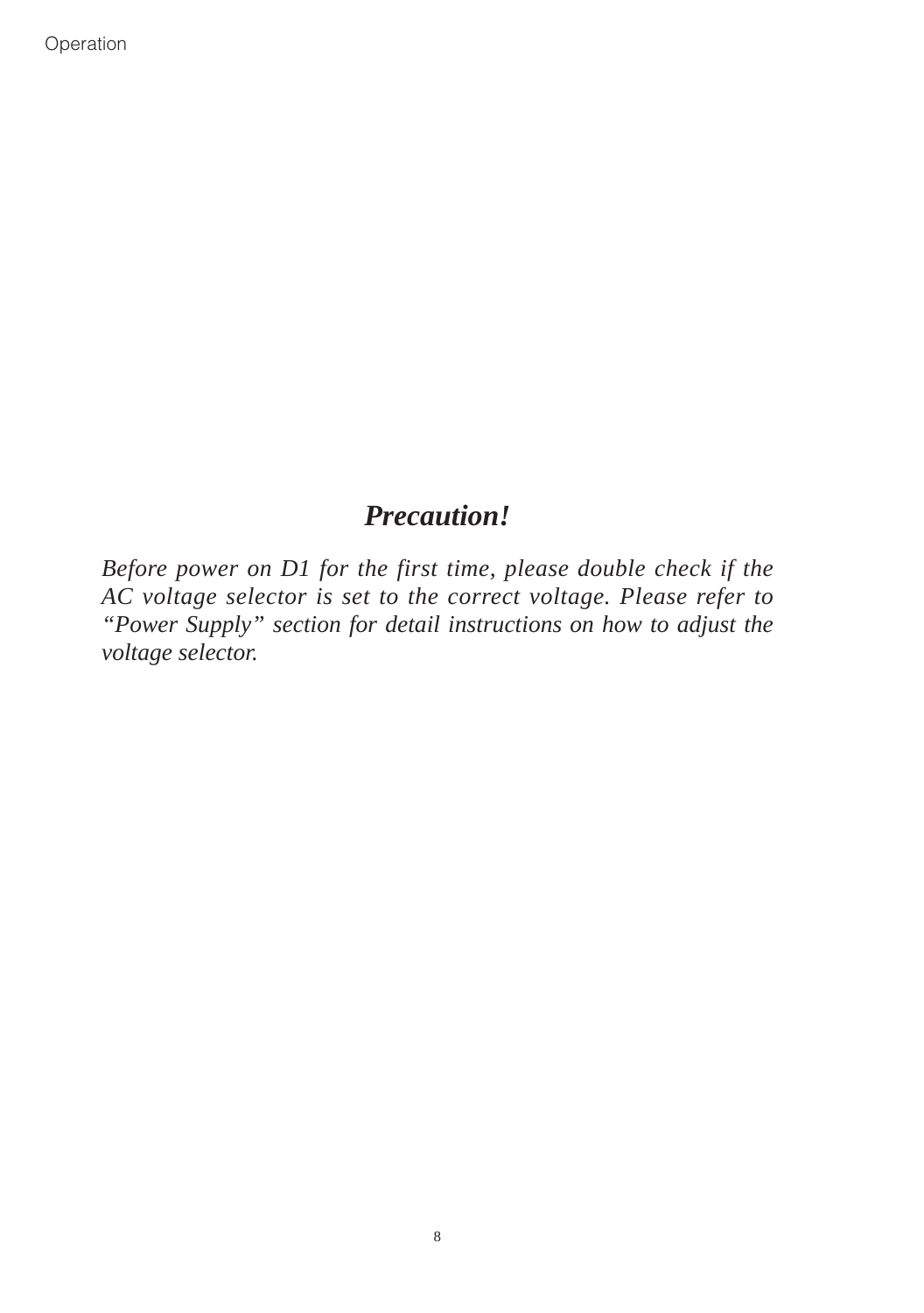### POWER ON

After power is switched on, the LED indicators in the front panel sequentially light up and go out as if a number of light dots running from left to right and return to the left. After that, seven LEDs remain on and the leftmost will blinks with extra brightness. Now the D1 is successfully powered on and ready for input source selection.

# SELECTING INPUT SOURCE

A short press on the knob will choose the next input source, or you can select the input source by pressing the upper or lower SOURCE keys on the remote control.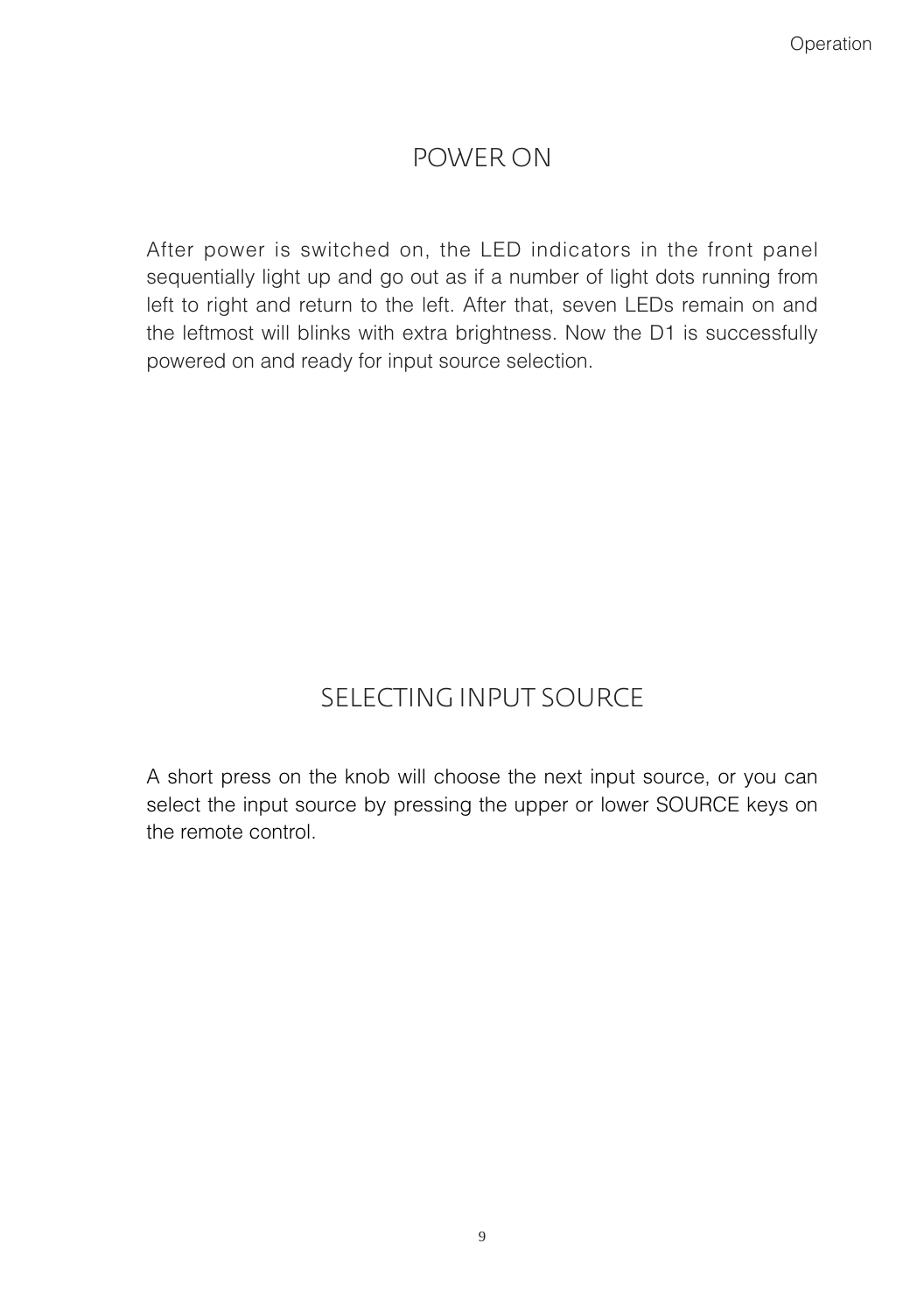# ADJUSTING VOLUME LEVEL

Volume level is changed by rotating the knob or by pressing the upper or lower VOLUME keys on the remote control. Rotating the knob counterclockwise will bring up the volume, and vice versa.

More LEDs light up when the volume goes up, and less when the volume goes down.

# MUTING D1

The sound of the music can be turned off by pressing the MUTE key on the remote control. Hit any key (except the STANDBY key) on the remote control or rotate/press the knob on the front panel can bring the sound back again.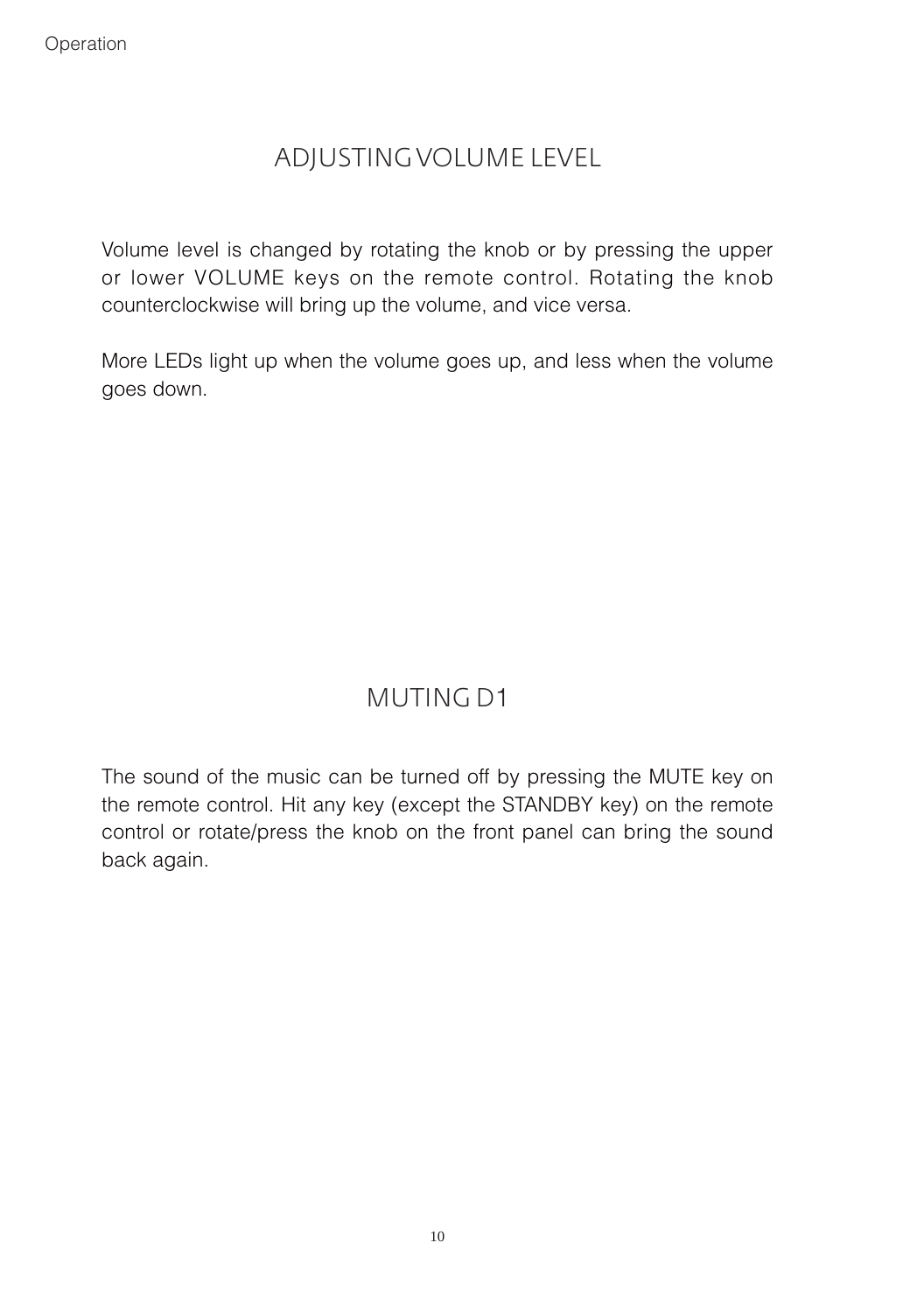# STANDBY MODE

A long press (about one second) on the knob or hit the STANDBY key on remote control will put D1 into standby mode. In this mode, the volume and output relays will be turned off, and D1 will go into low power consumption state. Moreover, all the LEDs are off except the center one (6 o'clock position). Another long press on the knob will bring D1 back to operation, and the volume level and input source will stay unchanged before D1 entered the standby mode.

# POWER OFF

The Power Off switch is between Voltage Selection and AC Input on the back panel. It's worth considering leaving D1 in standby mode while music is no longer played since the power consumption is very low.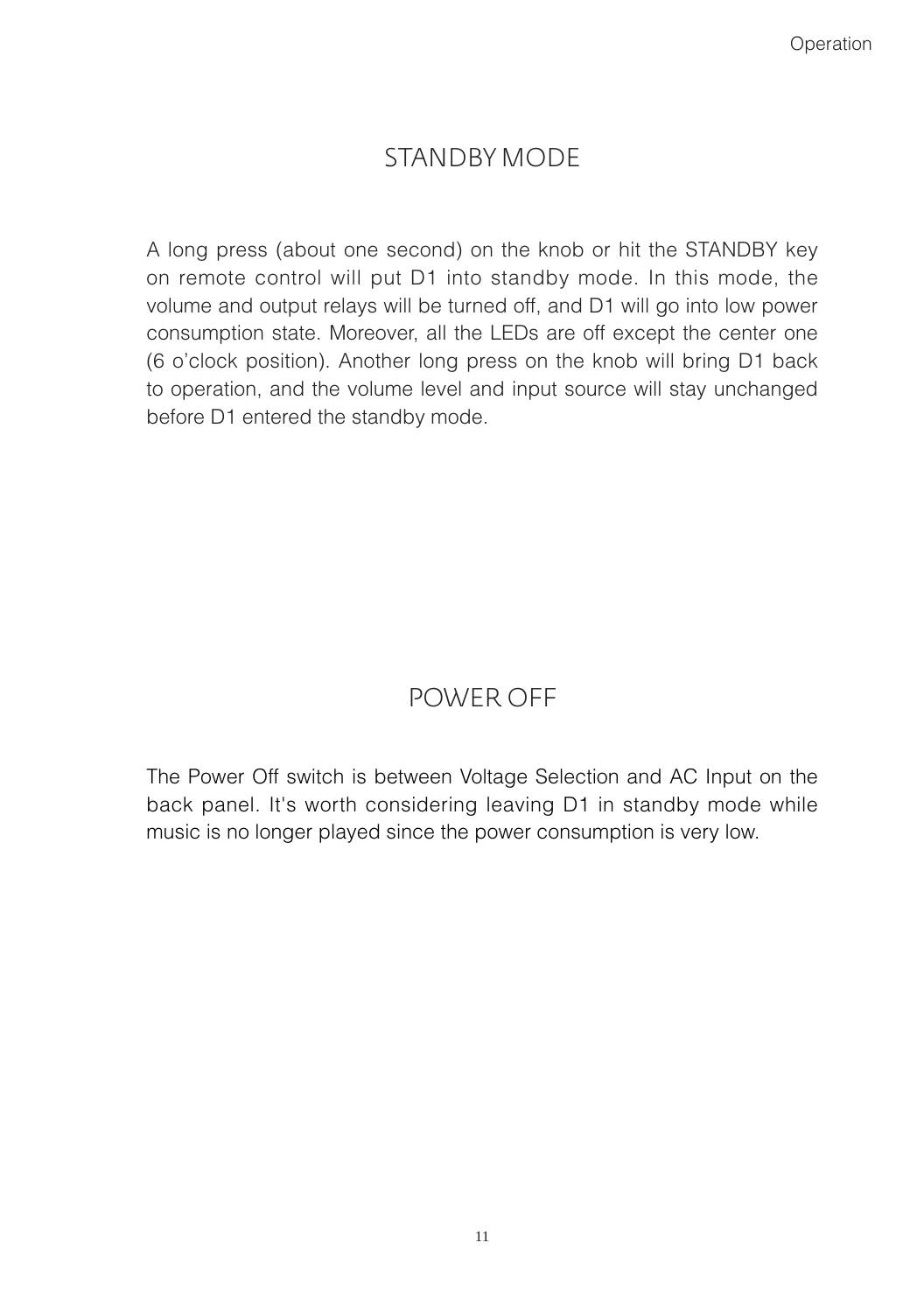# Tips for Optimum Performance

- Ten minutes warm up time will help D1 to reach its ultimate performance once internal thermal equilibrium is attained.
- Switch buffer on for music playing and switch it off for video playing.
- Turn off the up-sampling feature of your player and play music at its original sampling rate. D1's dedicated DSP with COS Engineering's algorithms will do the job.
- Fix the volume of your player at its maximum and use D1 to adjust volume. Failing to do so may reduce the bit-depth of music data, which compromises music quality.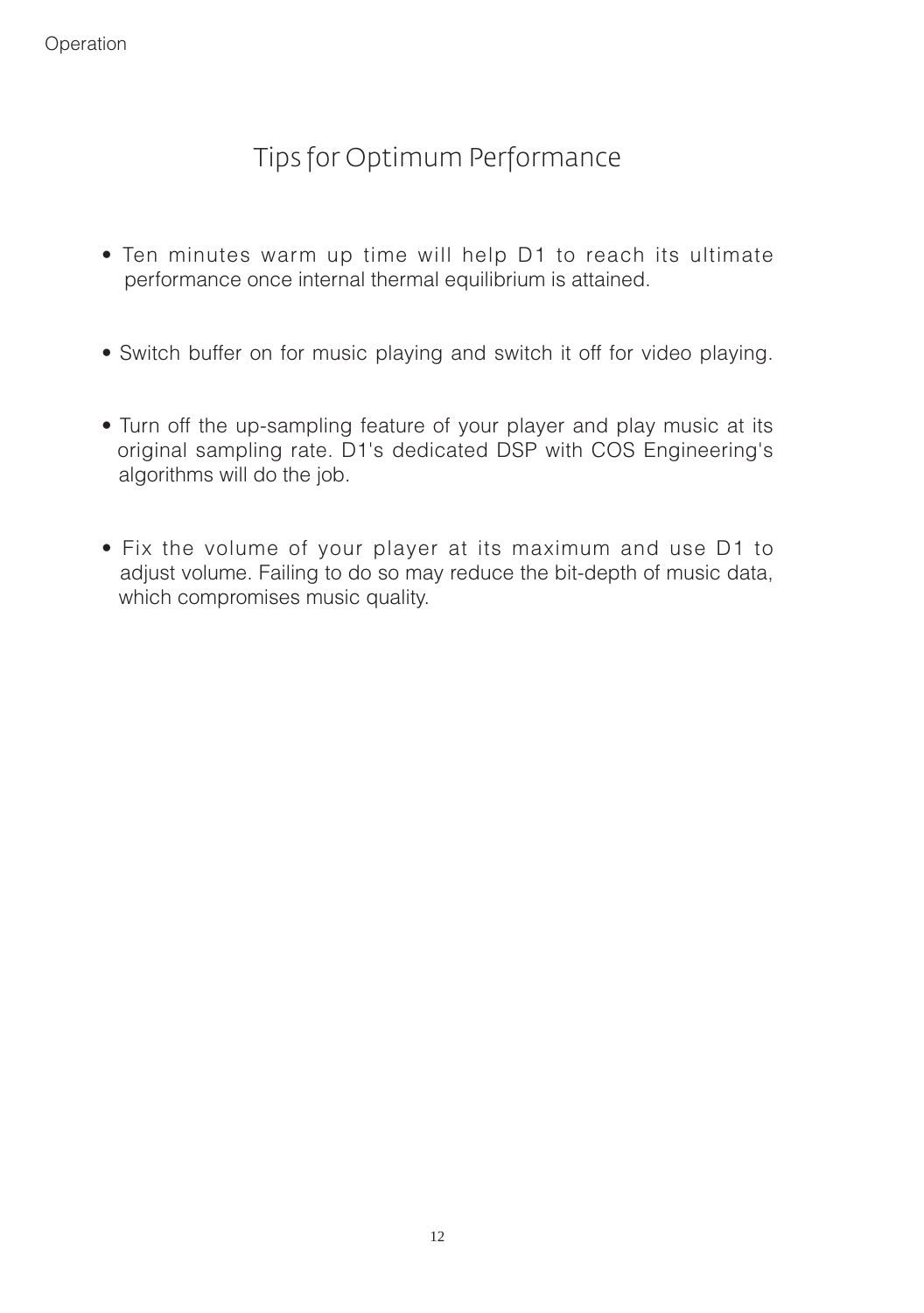# SPECIFICATIONS

#### Pre-Amplifier

| Analog Input             | Balanced x 1, Unbalanced x 1                                             |
|--------------------------|--------------------------------------------------------------------------|
| Analog Output            | Balanced x 1, Unbalanced x 1                                             |
| <b>Residual Noise</b>    | $<$ 2uV (-114dBV)<br>(20Hz~20KHz non-weighted, input terminated)         |
| Input Overload           | 16V (balanced), 8V (unbalanced)<br>$(THD < 1\%)$                         |
| Input Impedance          | 100Kohm                                                                  |
| Output Impedance         | 200 (balanced), 100 (unbalanced)                                         |
| Maximum Output           | 16V (balanced), 8V (unbalanced)<br>$(THD < 1\%)$                         |
| Voltage Gain             | 0dB                                                                      |
| <b>Frequent Response</b> | $\pm$ 0.1dB<br>$(20Hz \sim 20KHz)$                                       |
| $THD + N$                | $< 0.001\%$ (-100dB)<br>$(20Hz \sim 20KHz$ non-weighted)                 |
| Signal To Noise Ratio    | >110dB<br>(20Hz ~ 20KHz non-weighted)                                    |
| Crosstalk                | $< -120dB$                                                               |
| Volume                   | 256 steps by 0.25dB/step, total range: 64dB;<br>$\lt \pm$ 0.1dB accuracy |